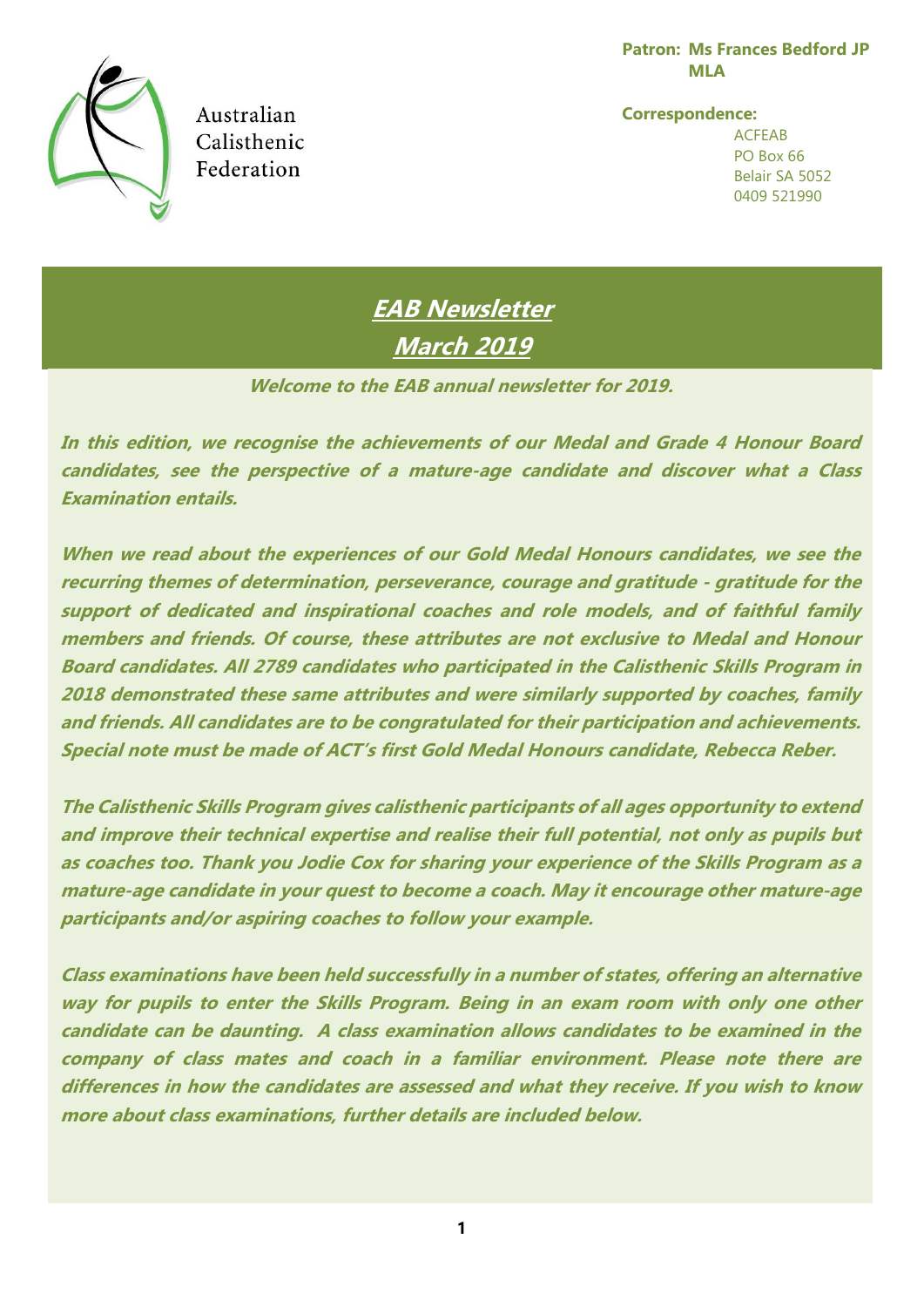**EAB Newsletter – March 2019**

# **2018 Medallists**

## **Gold Medal Honours**

- **Angeline Cray (Vic)**
- **Jessica Harding (Vic)**
- **Charlotte Lord (Vic)**
- **Rebecca Reber (ACT)**
- **Maddison Smith (Vic)**
- **Chelsea Treseder (Vic)**



**Rebecca Reber (ACT)**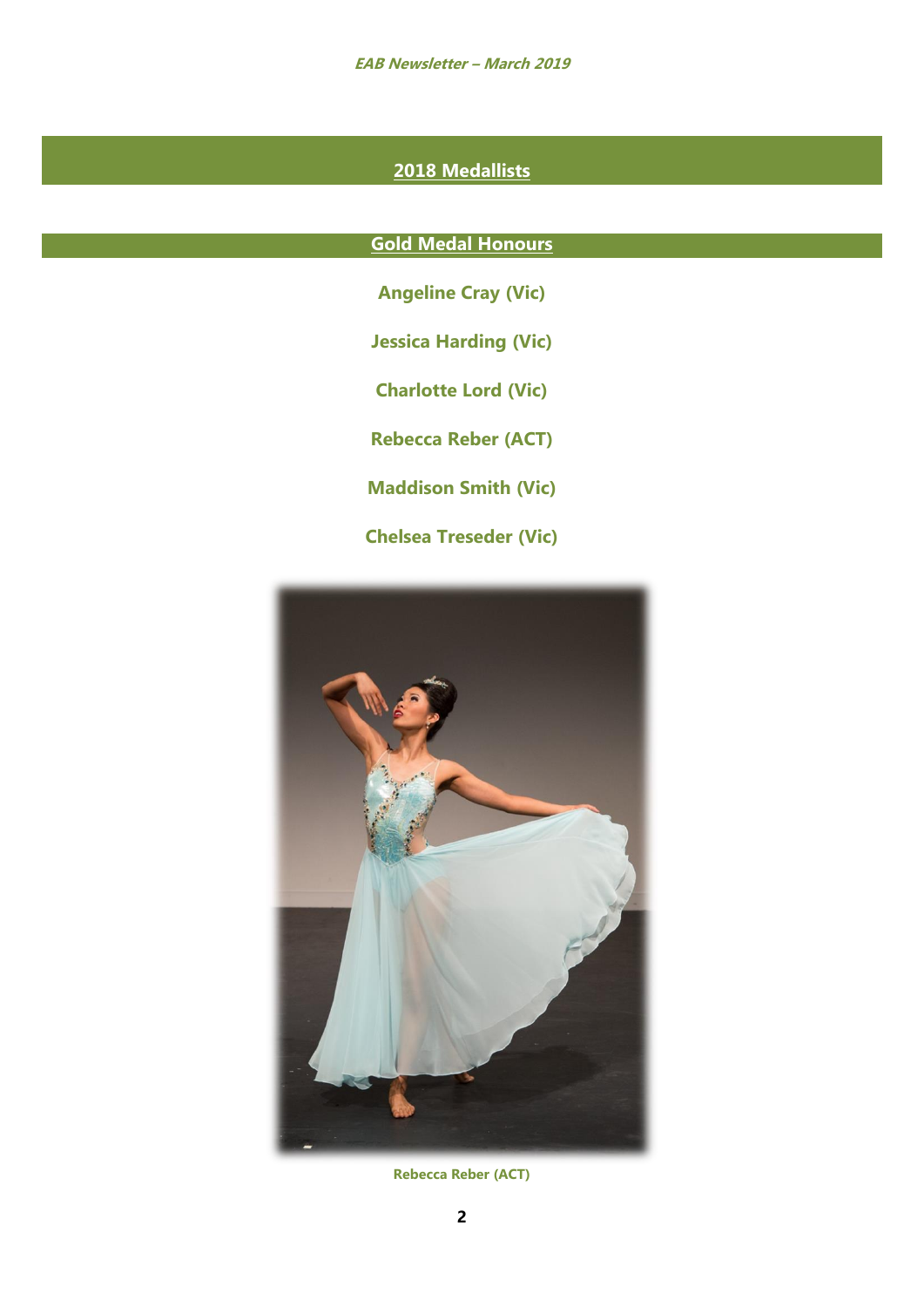

**(From L to R): Maddison Smith, Jessica Harding, Angeline Cray, Charlotte Lord & Chelsea Treseder (Vic)**

## **ANGELINE CRAY**

**Completing the Medals Syllabus (especially Gold) has been a favourite challenge of mine. It helped me improve significantly as a Calisthenics performer by solely focusing on my technique and ability. It was important to me to continue to develop my skills, face new challenges and try to complete the entire ACF Skills Program. After years of hard work and dedication, I received outstanding results that my 4 year-old self would only have dreamt of!**

**I would like to thank my family and husband for their ongoing encouragement, support and endless belief in me, Jeanne and Kirrilly for nurturing me as a performer, and my lovely team mates for making class each week something to really look forward to. I would like to thank my very talented coach Lucinda Williams for being a huge inspiration and helping me reach my goals. Lastly I would like to thank ACF and all those involved in the Program's administration for helping make this experience possible.** 

## **JESSICA HARDING**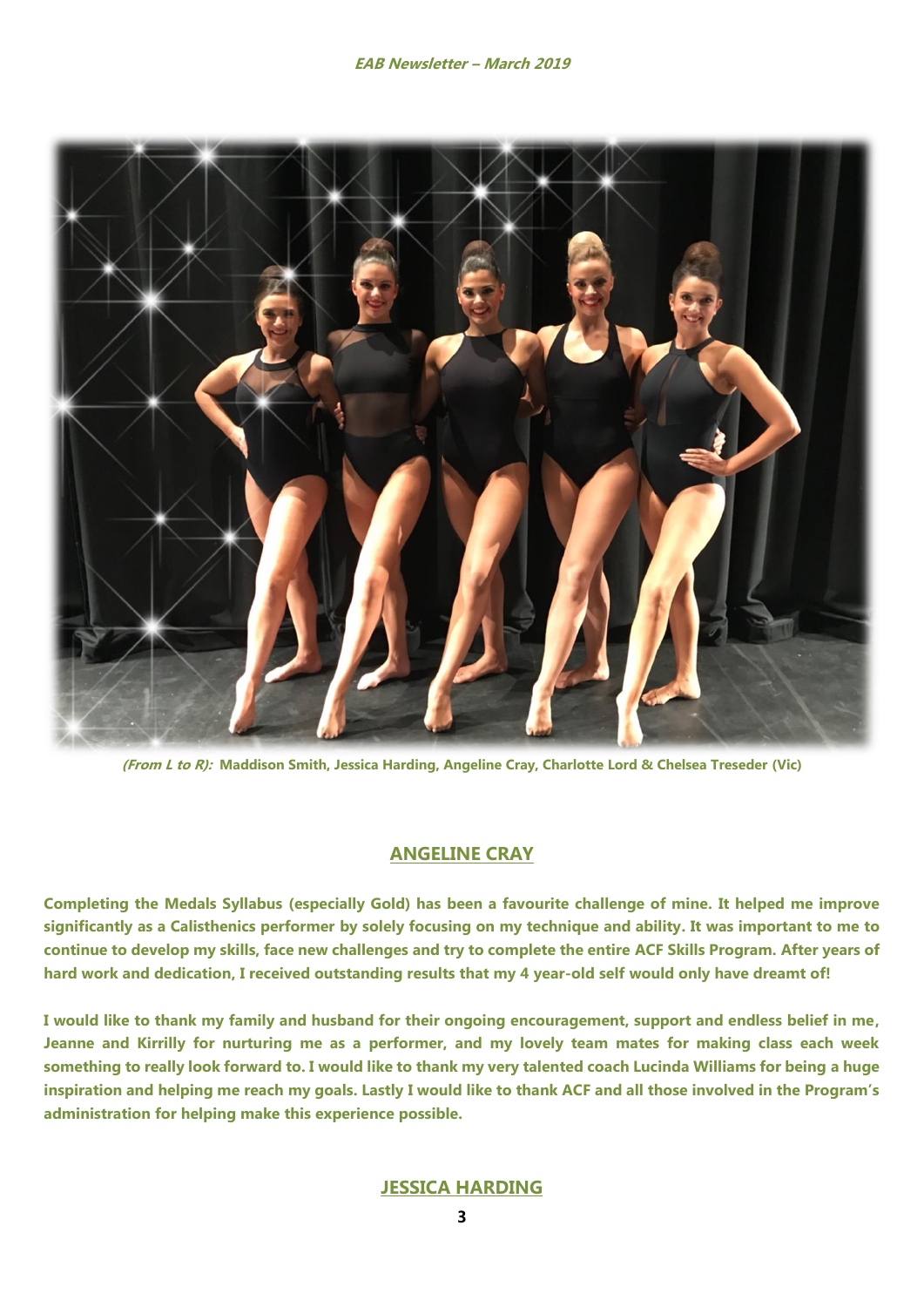**I began at Merinda Calisthenics College when I was three, and always loved calisthenics because it was a team sport. Over time I have been a part of State Teams, Amazing Grace and completed all my levels to Gold Medal.** 

**When it came to solos, I had a lot of ups and downs. Even though I had completed four years of solos and two years of duos during my eighteen years of calisthenics, I thought I wouldn't be able to complete Gold Medal Honours as it meant performing by myself.** 

**Motivated by my mother, Sue Harding (also a Gold Medallist) and coach, Megan Roughana (GMH in 2012), I was able to complete this amazing program. I am forever grateful to the both of them. Calisthenics has been a part of my whole life, and to achieve Gold Medal Honours is my greatest personal achievement.**

# **CHARLOTTE LORD**

**Completing my Gold Medal with Honours is something I am most proud of. I feel extremely privileged to share the honour with my coach Lucinda, many of my friends, team mates, and all of the other recipients. In twenty years of calisthenics, this is one of my most challenging and rewarding achievements.**

**I would like to thank Jeanne, Lucinda and Kirrilly Wootton for being incredible role models throughout my entire calisthenics career. In particular to Lucinda, for her guidance and support from when I started my levels journey in Grade 1 all the way through to the Gold Medal.**

**I can't express enough how fulfilling and advantageous the whole medal experience has been for me - not only in my calisthenics career but flowing to my life outside of calisthenics.**

## **REBECCA REBER**

**Calisthenics has been a huge part of Rebecca's life for the last 21 years. Rebecca completed Grade 4 in 2008, thinking that she was done with skills forever. But she was wrong, and began her Bronze Medal training in 2010. Rebecca has learnt so much through the medals program and remembers it felt like she could literally see herself improving as she progressed.**

**In 2013, she was the very first ACT candidate to receive a Gold Medal. A few years later, Rebecca wanted to improve on her previous Gold Medal score. When the new syllabus was released, she absolutely leapt at the chance to present for Gold Medal again!**

**Rebecca feels extremely privileged to have had the opportunity to present for Gold Medal Honours at Nationals in 2018 in front of fellow Calisthenic partcipants. She would like to thank her family for their support, Liz for her encouragement to start on her Medals journey, Jenny Godber for believing in her, and Lucinda for guiding her through round 2 of Gold Medal.**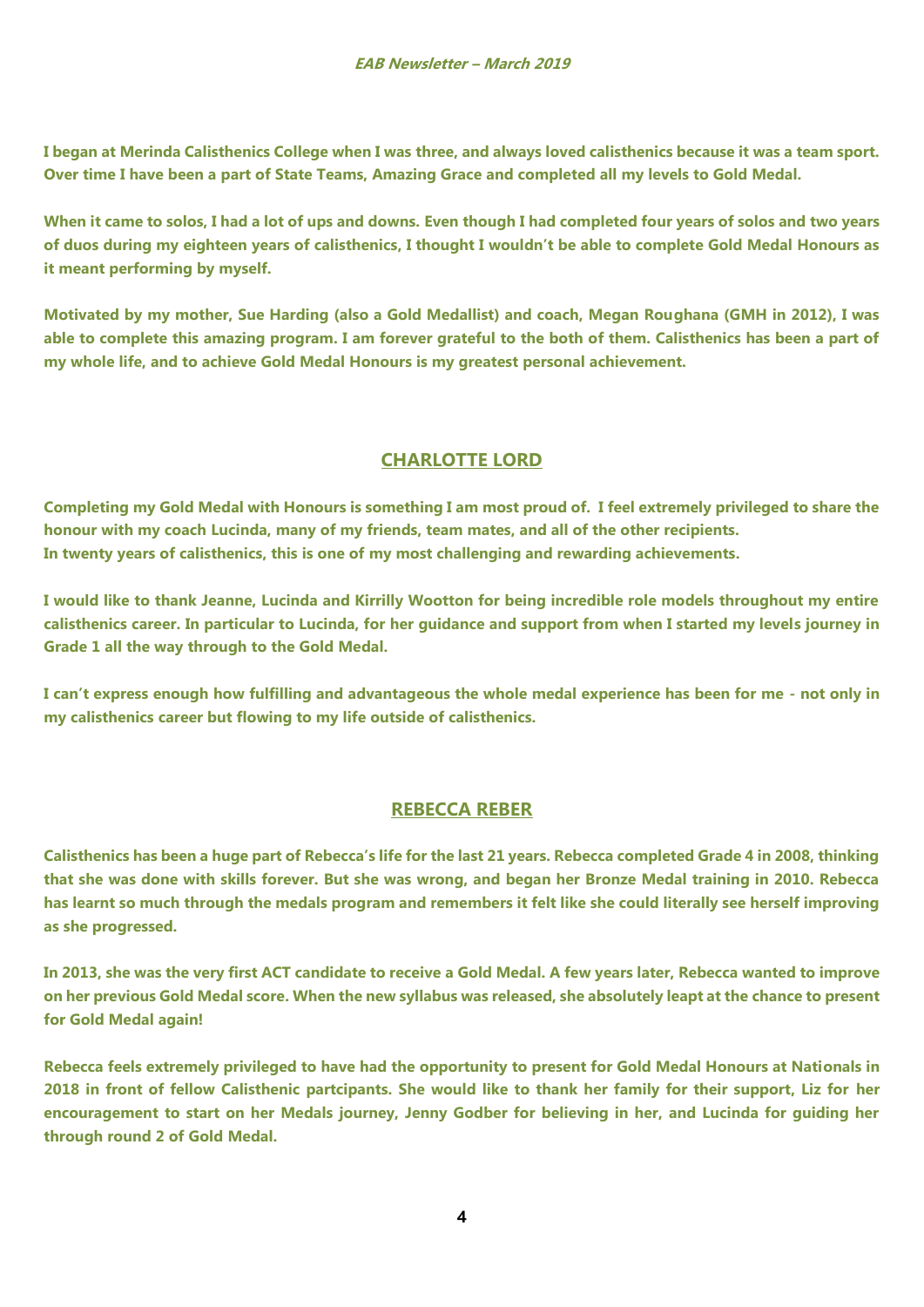## **MADDISON SMITH**

**When I walked into my first class at Emmanuel, I met my coach for that year, Sarah Carthew. I had been told she'd attained her Gold Medal with Honours and can still remember thinking she must know absolutely EVERYTHING about calisthenics.** 

**Never in a million years did I expect to be standing up on stage sixteen years later receiving my Gold Medal Honours with Sarah by my side as my coach. I'm so grateful for every opportunity she has given me - her inspiration and encouragement over the years. I could never have got here without her!** 

**I'd like to say a huge thank you to my parents who have spent countless hours (and money) driving me to and from classes, sewing costumes and allowing me to do what I love! I am excited now to pass on my knowledge and passion to the next generation of calisthenics girls and have the same impact on others that many of my coaches have had on me.**

## **CHELSEA TRESEDER**

**Receiving Gold Medal with Honours was an 'absolute dream come true'. I had my doubts whether I would be able to achieve this but, with a lot of hard work, support and determination, it became possible.** 

**Calisthenics gives me so much joy to be able to perform and achieve. The medals program is an excellent way to extend oneself in our wonderful sport. I recommend it to everyone.**

**A big 'thank you' to all who came and supported me at my on-stage GMH presentation – past and present coaches, team mates, students and friends. It was lovely to have this support and I felt very special.**

**To my coach Megan Roughana, thank you for believing in me and pushing me to be my best. We put so much time and effort into the journey from Bronze Medal to now. I could not have done it without your amazing dedication, passion and attention to detail.**

**To my mum, I can't thank you enough for all you do for me and I love that calisthenics is something we share together.**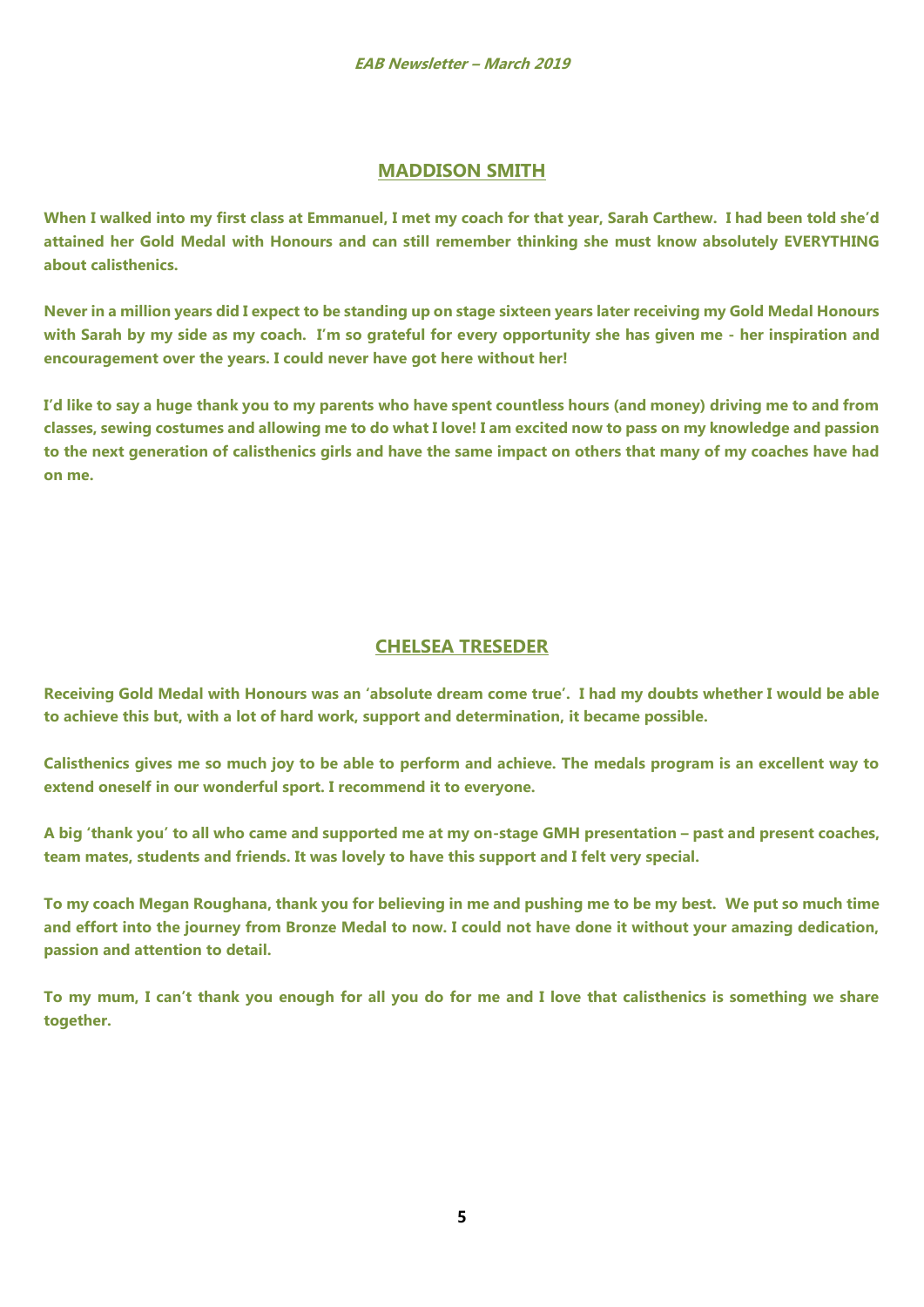**EAB Newsletter – March 2019**

#### **Gold Medal**

**Jazlyn Goldsworthy (NT) Caitlin Hughes (NT) Gemma Kennedy (WA) Carly White (SA)**

#### **Silver Medal**

**Laura Bashford (Vic) Tayla Bolzon (Vic) Megan Clarke (Vic) Ashley Finlayson (Vic) Monica Flynn (Vic) Janae Fox (SA) Aisha Ginnaj (Vic) Marlee Shae Holden (Vic) Louisa Humphrey (WA) Georgia McKay (Vic) Rebecca Reeves (Vic)**

#### **Bronze Medal**

**Louisa Ballinger (Vic) Katherina Bast (Vic) Nicole Coghlan (Qld) Caleigh Faulkner (WA) Kelsea Fox (SA) Maddison Freeland (Vic) Sophie Furber (Qld) Erin-Louise Gibbs (Vic) Sophie Hamden (SA) Samantha Hiern (SA) Emily Howe (SA) Laura Maltaric (Vic) Kaitlyn Mannix (SA) Molly O'Callaghan (Vic) Elyse Pavan (SA) Rebecca Perry (Vic) Rebecca Reeves (Vic) Jessica Sarah (Vic) Sophie Spooner (Vic) Amelia Stutterd-Walsh (Vic) Jamie-Lee Welsh (Vic) Cara West (Vic) Shania Wood (WA) Charlotte Yandell (SA)**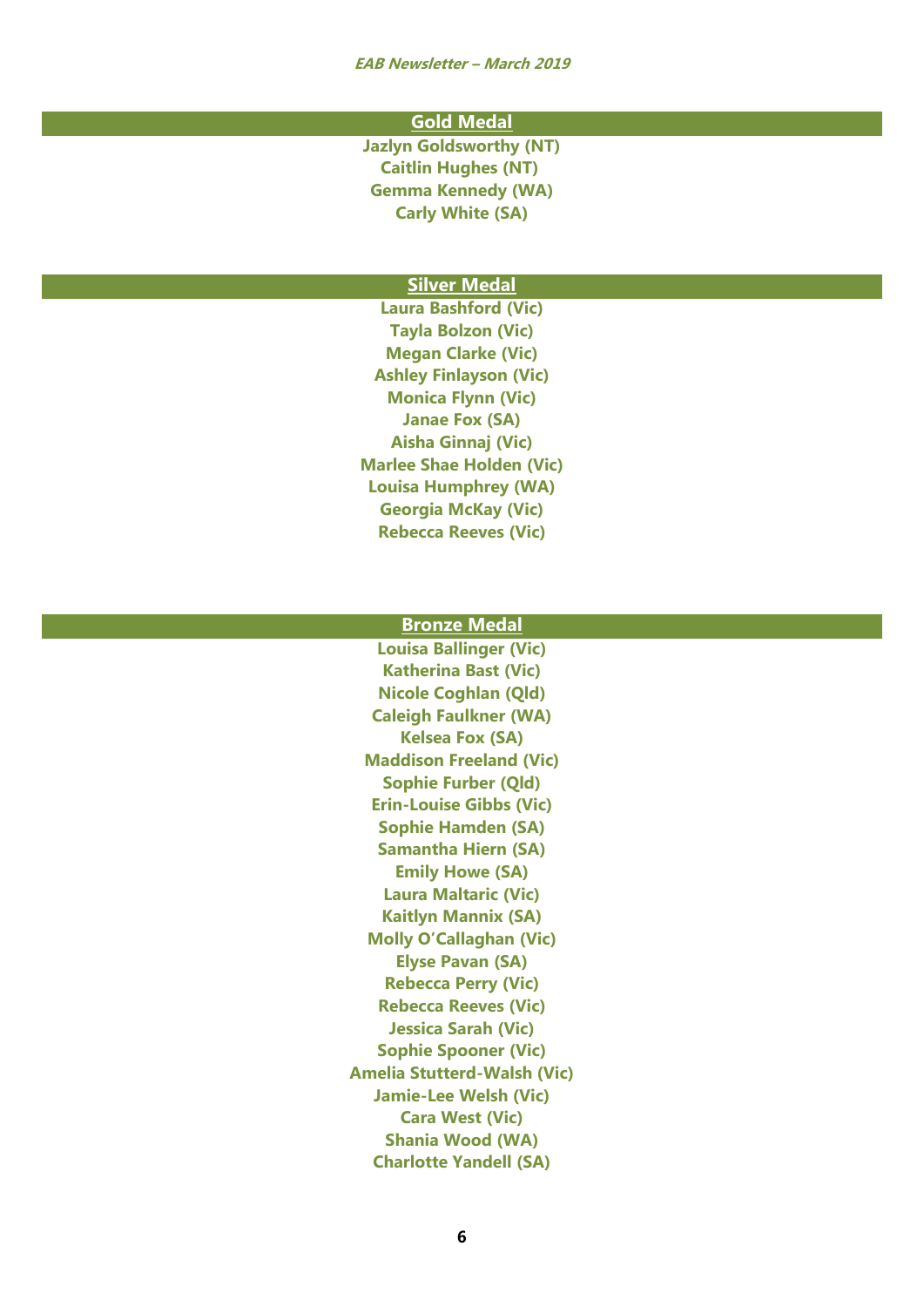# **Grade 4 Honour Board**

## **Grade 4 Honours With Distinction (achieved with a mark of 95+) Charlotte Braden (Vic)**

**Olivia D'Agruma (Vic) Jacqueline Dunn (ACT) Samara Egglezos (Vic) Jordyn Farrelly (WA) Zoe Formosa (Vic) Georgia Gaal (Vic) Josie Gaudie-Craze (ACT) Zoe Gibson (Vic) Luca Jeffs (Vic) Amy Johnson (WA) Ashli Mae Lau (WA) Georgia Mahoney (Vic) Lilli Mae McAuliffe (WA) Ella McCrory (WA) Hannah Moran (Vic) Ruby New (WA) Kaiya O'Brien (WA) Ella Perani (Vic) Madison Power (ACT) Sophie St Leon (Vic) Samantha Stornello (Vic) Alanna Van Dijk (Vic) Siobhan Whittome (WA)**

## **Grade 4 Honours**

**Jade Anderson (Vic) Brooke Archbold (SA) Ashleigh Banning (SA) Charlize Bast (Vic) Meg Brooks (Vic) Olivia Cartechini (Vic) Chiara Cucinotta, (Vic) Sophie Day (SA) Mia Dennison (Qld) Georgia Dinnison (SA) Brittany Duarte (Vic) Rhiannon Dunne (Vic) Hannah Elliot (SA) Delia Emmerling (Vic) Shannon Gaffney (SA) Ashley Gibb (Qld) Alicia Gilpin (Vic) Claire Hall (ACT) Taneesha Hammond (Vic) Chloe Hanbury (ACT) Piper Hertslet (Qld) Olivia Hoffman (SA) Madison Hood (SA) Alice Humphries (ACT) Paige Hughes (Vic) Chrissy Kaniadakis (Vic) Aalyah Killender (Vic) Zoe Koutroumanidis (SA) Taylah Lappage (Vic) Natasha Lim (Vic) Breanne Lowe (Vic) Amy Marinov (Vic) Lauren McKiggan (SA) Cobi Oldcastle (Vic) Frances Paton (Vic) Sarsha Pettersen (Vic) Medina Swart (Vic) Chloe Taunton (ACT) Zoe Tinkler (SA) Isabella Treloar (SA) Phoebe Walsh (SA) Alexandra Vaughan(SA) Caitlin Webber (SA) Abby Wilkins (SA) Hayley Worsman (SA)**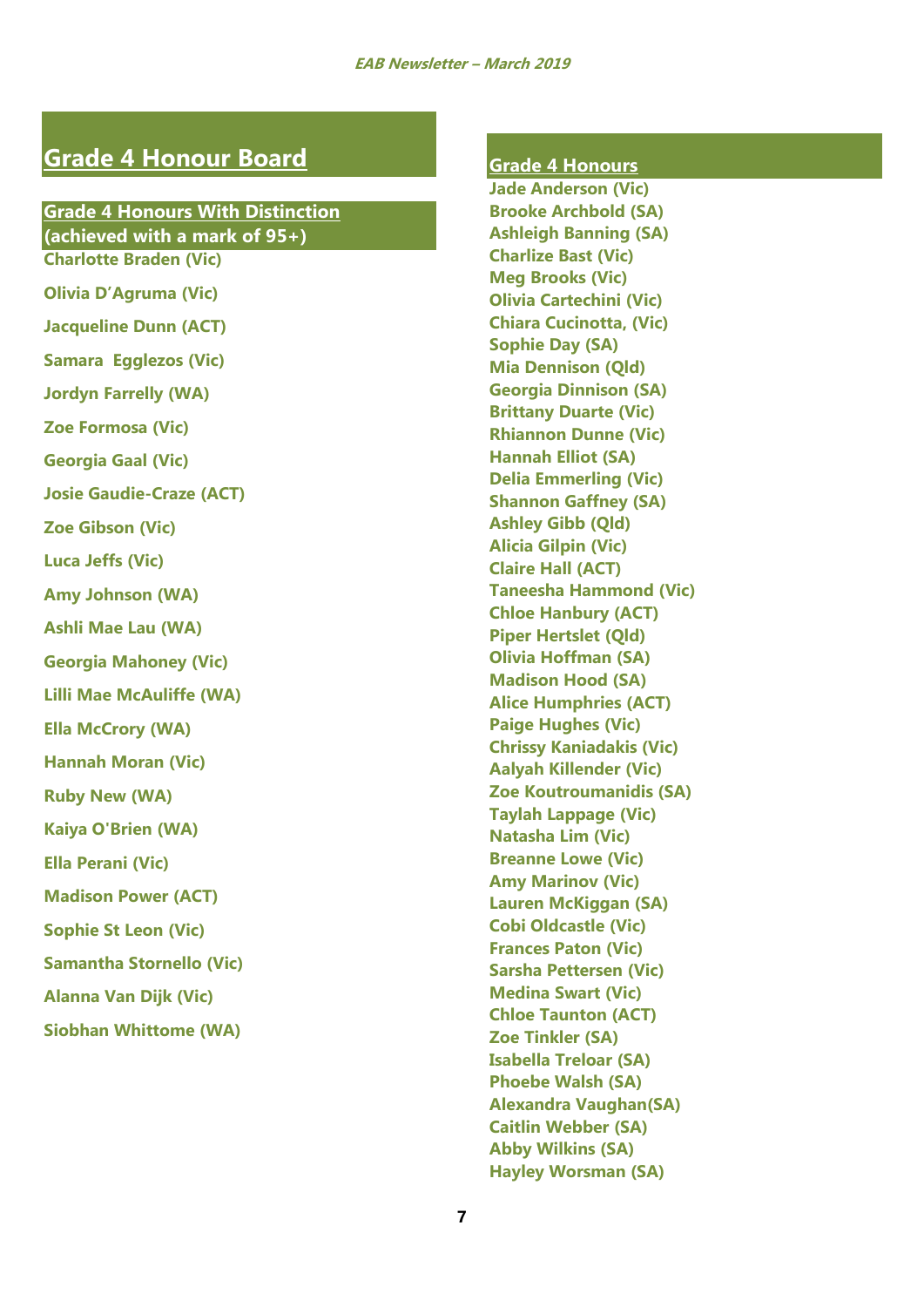**An Aspiring Coach: Grade 2 as a mature-age candidate**



**My name is Jodie Cox and I'm delighted to be able to share my experience with you.**

**I've been involved in calisthenics for over 40 years firstly as a performer and competitor at national level, then through my daughter's involvement in calisthenics. I have also been in the Masters competition for the past six years.**

**My love of this wonderful sport has given me a desire to coach. In working towards achieving that goal, I recently completed my Grade 2 exam at the young age of 49 with my 14 year old daughter mentoring me.**

**I found it to be a very worthwhile and rewarding experience. I learnt a lot in the form of technique, terminology and confidence and encourage anyone to do it.**

## **Are you using the correct syllabus?**

**Please check you are using the latest syllabus. Please note the medal syllabus is redated annually. Coaches and candidates will need to check they are using the syllabus which corresponds to the year in which the exam is being attempted.**

**Are you interested in becoming a trainee examiner?**: **Please see the information on the ACF website at <http://www.calisthenicsaustralia.org/>**

## **Thank You!**

**Many thanks to our State Administrators: Liz Hickey (Vic), Chris Mulraney (SA), Sarah Chalmers (Qld), Jacqueline Reber (ACT), Jenny Buchanan (NSW), Stephanie Humphrey (WA) and Ann Marie Hughes (NT) for all you do for the Calisthenic Skills Program.**